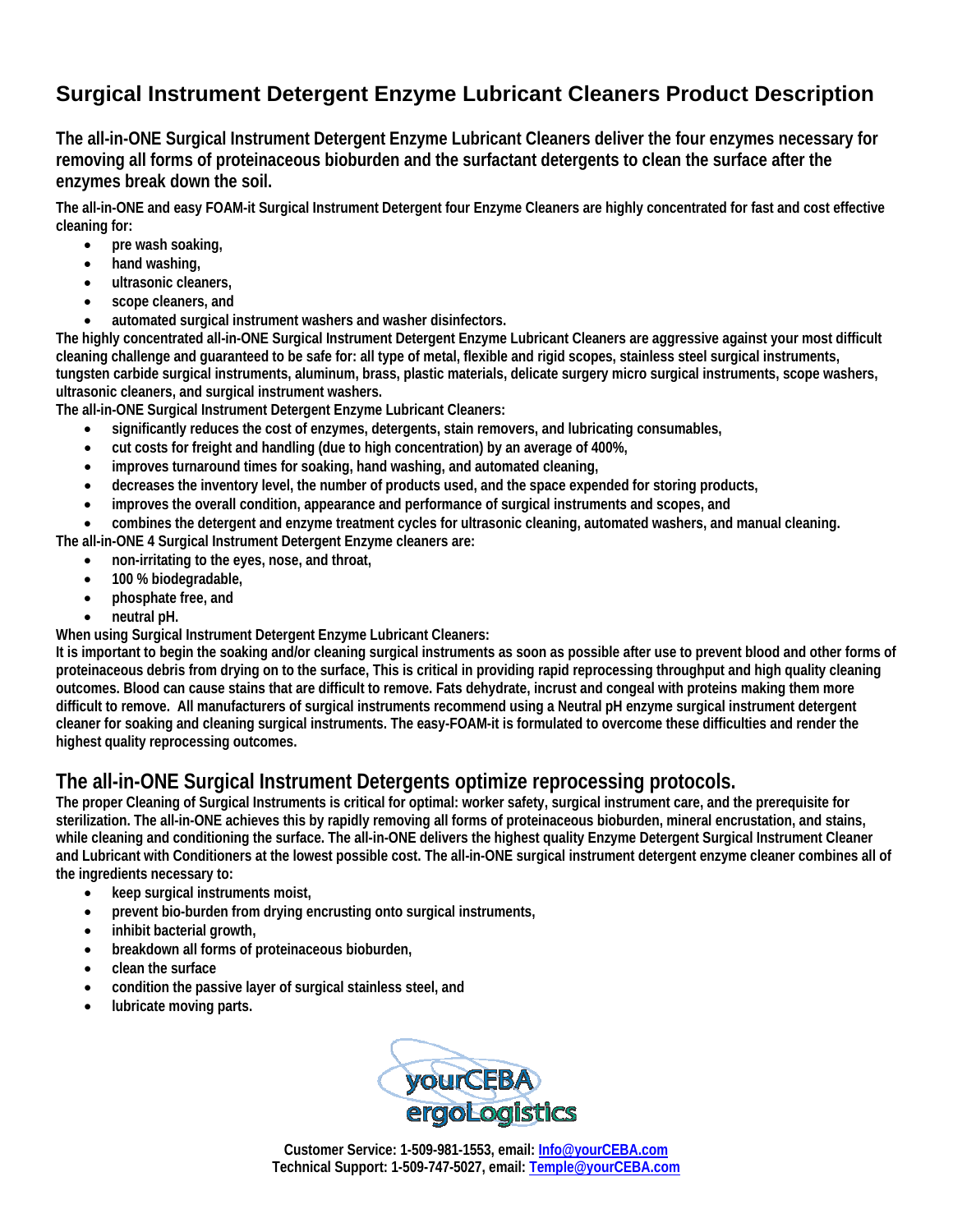**UPS-FS-32 easy FOAM-it Surgical Instrument Detergent 4 Enzyme Lubricant Cleaners, 32 ounce applicators, 12 per case Ergo UPS1-1 all-in-ONE Surgical Instrument Detergent 4 Enzyme Lubricant Cleaners, 4 gallons with 1 pump per case Ergo UPS1-5 all-in-ONE Surgical Instrument Detergent 4 Enzyme Lubricant Cleaners, 1 ea. 5 gallon jug Ergo UPS1-15 all-in-ONE Surgical Instrument Detergent 4 Enzyme Lubricant Cleaners, 1 ea. 15 gallon drum Ergo UPS1-30 all-in-ONE Surgical Instrument Detergent 4 Enzyme Lubricant Cleaners, 1 ea. 30 gallon drum** 

**Ergo UPS1-55 all-in-ONE Surgical Instrument Detergent 4 Enzyme Lubricant Cleaners, 1 ea. 55 gallon drum** 

**Surgical Instrument Detergent [Enzyme Lubricant Cleaners](http://www.surgicalinstrumentcleaner.com/Enzymes-Detergents-enzymatic-enzyme-detergents.html) will replace products. The all-in-ONE Cleaner replaces:** 

- **pre-wash and surgical instrument soaking solutions,**
- **surgical instrument stain removers and surface conditioners,**
- **surgical instrument and endoscope cleaners,**
- **enzyme detergent cleaners,**
- **surgical instrument and endoscope enzyme detergent products,**
- **ultrasonic surgical instrument detergents and enzyme cleaner,**
- **washer disinfector detergents, and**
- **surgical instrument lubricants.**

**The all-in-ONE will replace multiple products, speed turnaround times, lower costs, and improve the performance of surgical instruments. The all-in-ONE breaks down all forms of proteinaceous bioburden, cleans the surface, and enhances the passive layer of surgical instruments to prevent corrosion.** 

## **Surgical Instrument Detergent [Enzyme Lubricant Cleaners](http://www.surgicalinstrumentcleaner.com/Enzymes-Detergents-enzymatic-enzyme-detergents.html) cut costs. Surgical Instrument Detergent [Enzyme Lubricant Cleaners](http://www.surgicalinstrumentcleaner.com/Enzymes-Detergents-enzymatic-enzyme-detergents.html) clean fast.**

**The all-in-ONE Surgical Instrument Detergent [Enzyme Lubricant Cleaners](http://www.surgicalinstrumentcleaner.com/Enzymes-Detergents-enzymatic-enzyme-detergents.html) deliver the four enzymes that are necessary for removing all forms of proteinaceous bioburden and the surfactant detergents to clean the surface after the enzymes break down the soil.** 

**The all-in-ONE, 4 Enzyme Detergents (Lipase, Amylase, Carbohydrase, and Protease) break down all forms of bioburden and then rinses clean. Enzyme Detergent Cleaners that do not deliver these 4 enzymes cannot remove all forms of proteinaceous bioburden. The all-in-ONE multi-tiered high-level Surgical Instrument Detergent Enzyme Lubricant Cleaner chemical complex includes: Lipase Enzymes: to breakdown fat to cleave fatty acid residue from the glycerol residue in a neutral fat or a phospholipid. Amylase Enzymes: to breakdown starch to catalyze the hydrolysis of starch to sugar to produce carbohydrate derivatives. Carbohydrase Enzymes: to breakdown starch to a lower level to catalyze the hydrolysis of higher carbohydrates to lower forms. Protease Enzymes: breakdown blood including the proteinases and peptidases, to catalyze the hydrolytic breakdown of proteins.** 

### **Surgical Instrument Detergent [Enzyme Lubricant Cleaner](http://www.surgicalinstrumentcleaner.com/Enzymes-Detergents-enzymatic-enzyme-detergents.html) is highly concentrated.**

**The all-in-ONE delivers an average concentration that is 400% higher than the other enzyme detergent products. One gallon of the Surgical Instrument Detergent Enzymes can deliver 512 gallons (1938 liters) of cleaning power. The dilution rate is .25 to .5 ounces per gallon (1.9 ml liters to 3.8 ml per liter) depending on the level of bioburden, encrustation, and stains. When using the gallon jug dispenser 1 'pump' = .25 ounces, rather than the .5 to 1 ounce per dose of other manufacturers. This .25 ounce, of the all-in-ONE, delivers more cleaning power, a higher level of enzymes and cleaning surfactants, than the standard recommended dilution rates of the other products that use .5 to 1 ounce per gallon.** 



**Customer Service: 1-509-981-1553, email: Info@yourCEBA.com Technical Support: 1-509-747-5027, email: Temple@yourCEBA.com**